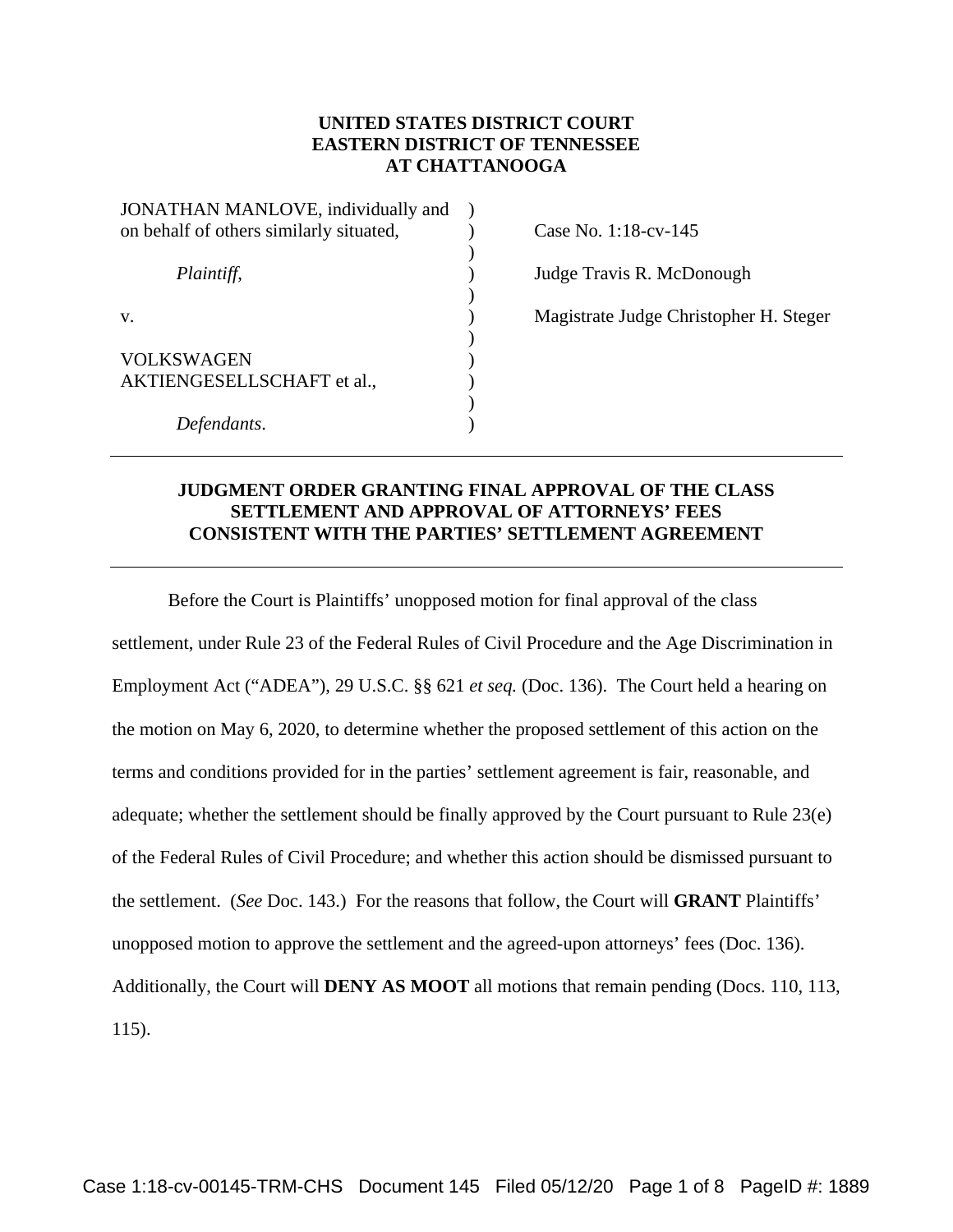WHEREAS, Plaintiff Jonathan Manlove, on behalf of himself and others similarly situated, brought this suit against Defendants Volkswagen Aktiengesellschaft, Volkswagen Group of America, Inc., and Volkswagen Group of America Chattanooga Operations, LLC (collectively, "Defendants"), alleging violations of the ADEA and the Tennessee Human Rights Act ("THRA"), Tenn. Code Ann. §§ 4-21-101 *et seq.*, and seeking class-wide injunctive relief to prevent and remedy alleged discrimination against current and former employees fifty years of age or older;

WHEREAS, Defendants have denied and continue to deny all of the allegations and have denied and continue to deny that they are liable with respect to the alleged facts or causes of action asserted in this action;

WHEREAS, Plaintiffs and Defendants entered an agreement on January 31, 2020, to settle this class and collective action (the "Settlement Agreement");

WHEREAS, the Settlement Agreement requires Defendants to implement or maintain significant programmatic measures and reforms specifically tailored, based on Plaintiffs' experiences and recommendations, to remedy Defendants' alleged policy and practice of discrimination against the Class Members;<sup>1</sup>

WHEREAS, the Court entered an order, dated February 3, 2020 ("Preliminary Approval Order"), that (i) preliminarily approved the proposed collective-action and class-action settlement in this case, (ii) certified the Federal Rule of Civil Procedure 23(b)(2) Class and 29 U.S.C. § 216(b) ADEA Collective for settlement purposes only, (iii) appointed Kevin Sharp, Andrew Melzer, and Leigh Anne St. Charles of Sanford, Heisler Sharp, LLP, as Class Counsel,

<sup>&</sup>lt;sup>1</sup> All capitalized terms not otherwise defined herein have the meanings ascribed to them in the Settlement Agreement (Doc. 133-1).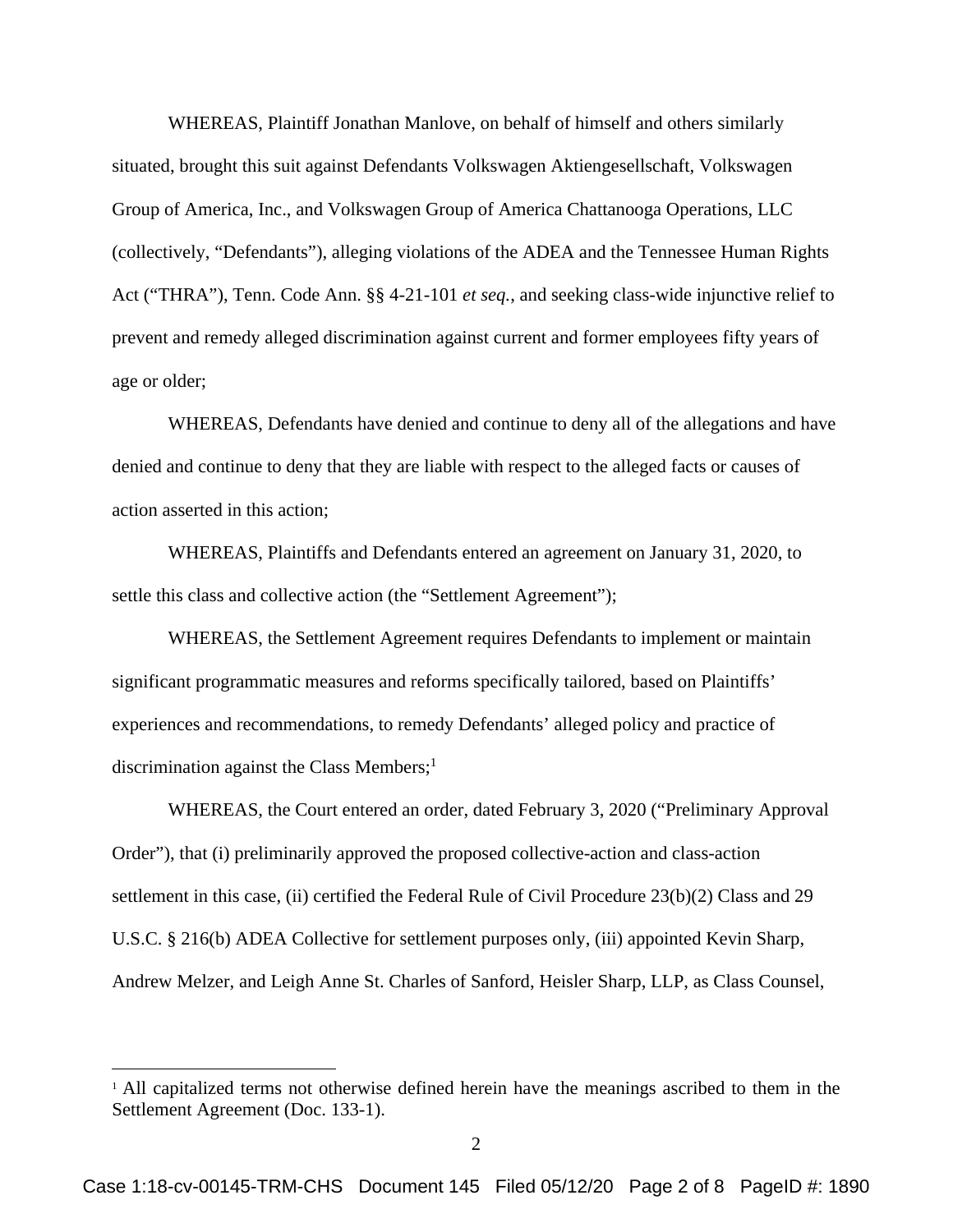(iv) appointed Jonathan Manlove, Laura Carter, and Ricky Orr as adequate Settlement Class Representatives, (v) appointed RG2 Claims Administration , LLC, as Class Administrator, (vi) authorized Notice to the Class Members; and (vii) scheduled a Final Fairness Hearing for May 6, 2020;

WHEREAS, on April 15, 2020, Plaintiffs filed an unopposed Motion for Final Approval of the Class Settlement and for Approval of Attorneys' Fees Consistent with the Parties' Settlement Agreement requesting:

- a. Final approval of the settlement of this case as memorialized in the parties' Settlement Agreement, dated January 31, 2020, including approval of the \$995,000 that Defendants agreed to pay as a fair and reasonable settlement of Plaintiffs' and the Class Members' claims for attorneys' fees, costs, and expenses; and
- b. Entry of an Order and Judgment dismissing the Named and Opt-in Plaintiffs' Claims with prejudice and without costs, except as specified in the Settlement Agreement, and permanently barring and enjoining Class Members from pursuing any Released Claims, as defined in the Settlement Agreement.

WHEREAS, the Court has reviewed and considered the proposed Settlement Agreement and Plaintiffs' unopposed submissions in support thereof and has held oral argument at the Final Fairness Hearing in this matter on May 6, 2020.

### **THE COURT NOW FINDS AND ORDERS AS FOLLOWS:**

1. Notice. The Court **FINDS** that dissemination of the Notice as provided in the Preliminary Approval Order constituted the most effective and practicable notice under the circumstances to all Settlement Class Members concerning the pendency of this action, the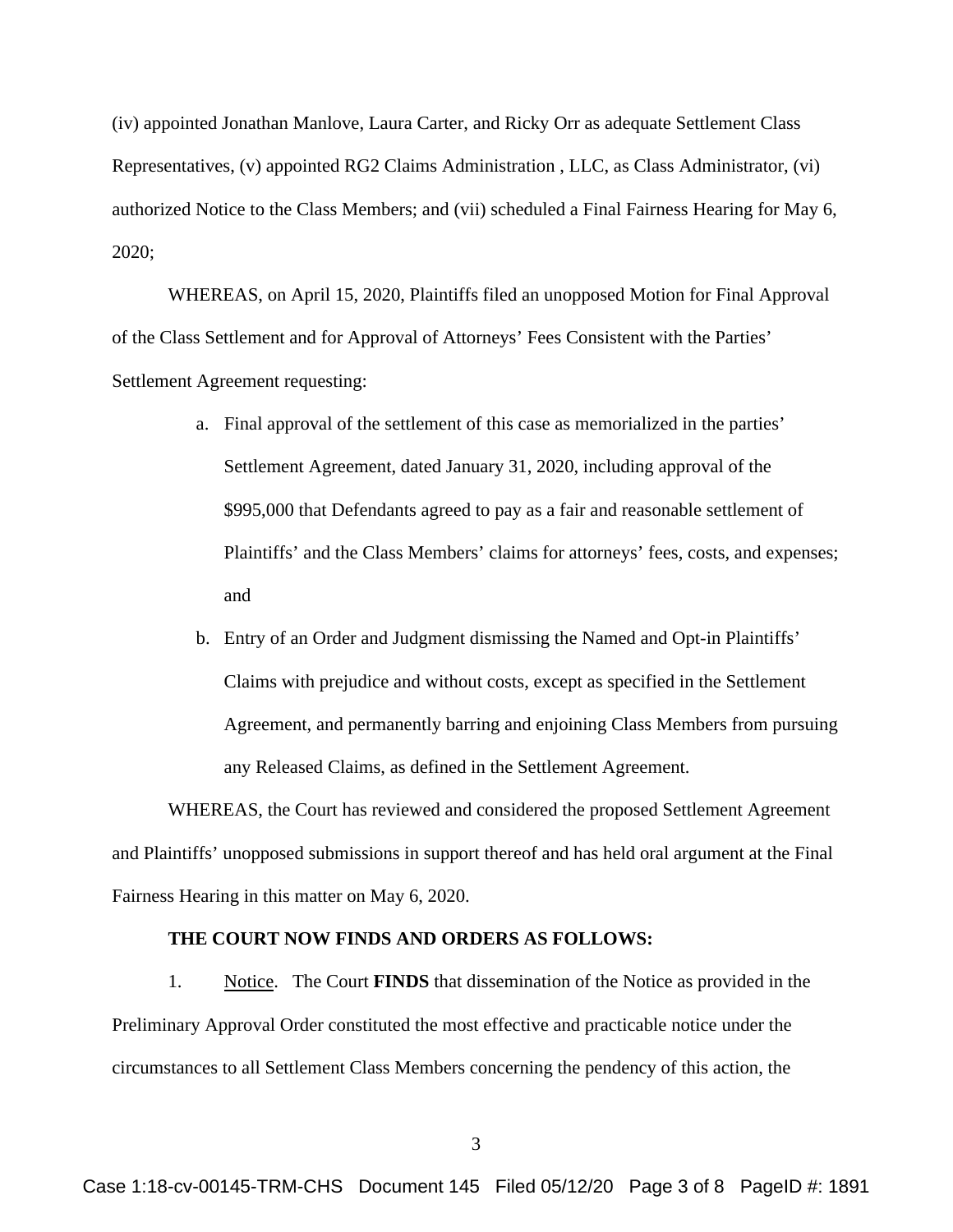proposed Settlement, and the Final Fairness Hearing and constituted due and sufficient notice to all persons entitled to receive notice required by due process and Rules 23(b) and 23(e)(1) of the Federal Rules of Civil Procedure, 29 U.S.C. § 216(b), and any other applicable rule or law.

2. Final Approval of the Settlement. The Court **APPROVES** the proposed Settlement Agreement as fair, reasonable, and adequate, pursuant to Rule 23(e) of the Federal Rules of Civil Procedure, and as meeting the applicable standards for settlement under the ADEA. Every term, provision, condition, and agreement contained in the Settlement Agreement, including all exhibits thereto, apply and are adopted, incorporated, and made part of this Final Judgment, as if copied herein, and shall be effective, implemented, and enforced as provided in the Settlement Agreement. Specifically, the Court **FINDS** that:

- a. The Settlement Agreement was the product of well-informed, arm's-length negotiations with no hint of collusion that were overseen by an experienced mediator, Michael Russell;
- b. The Settlement Agreement provides substantial relief for Class Members, especially in light of the significant litigation risks had the case not been resolved through settlement;
- c. The parties possessed the information needed to assess their respective positions, as Class Counsel performed a thorough investigation of the facts and as the parties fleshed out their positions in extensive motion practice and engaged in informal discovery prior to mediation;
- d. Class Counsel have significant experience in complex class litigation, particularly in the employment-discrimination context, and they strongly endorse the Settlement Agreement as an outstanding result for Plaintiffs and Class Members;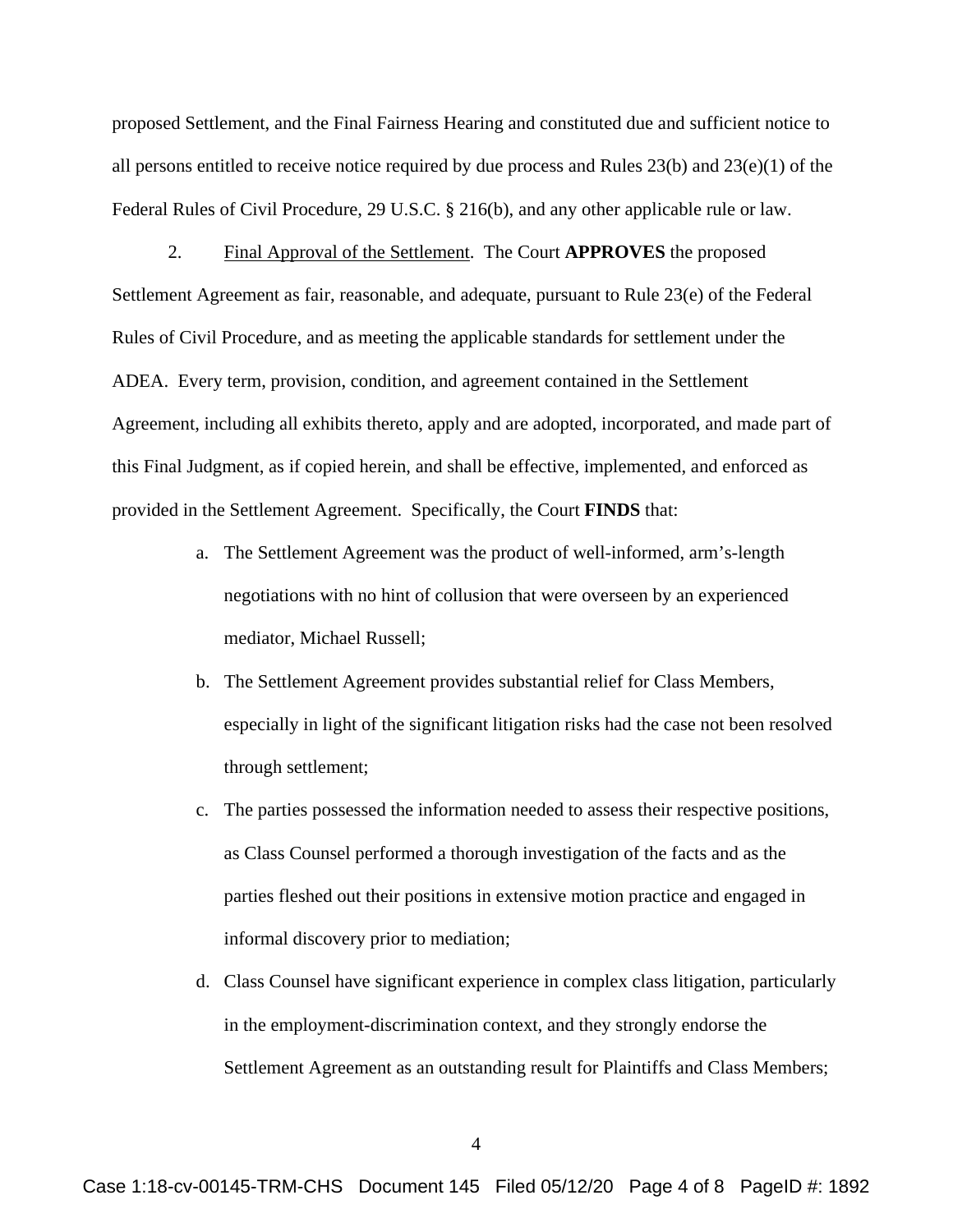- e. Defendants complied with their obligations pursuant to the Class Action Fairness Act of 2005, 28 U.S.C. § 1715;
- f. Plaintiffs and Class Members support the Settlement Agreement; indeed, no Class Member has filed a valid objection or raised any valid concerns regarding the terms of the Settlement Agreement;
- g. The Settlement Agreement serves the public interest by, first, resolving what would otherwise likely be long and protected litigation and, second, remediating Defendants' alleged discriminatory practices; and
- h. The Settlement Agreement treats the Settlement Class Members fairly and equitably, preserving each absent Settlement Class Member's ability to bring claims for individualized relief and granting the entire Settlement Class the same highly substantial programmatic relief.

3. Attorneys' Fees, Costs, and Expenses. The Court **APPROVES** Class Counsel's attorneys' fees and costs in the amount of \$995,000, as specified in the Settlement Agreement. The Court **FINDS** that the negotiated fee and cost award represents a fair and reasonable compromise in light of Class Counsel's extensive work and efforts on the case and the benefits achieved for the class. Specifically, the Court **FINDS** that:

> a. The negotiated fee and cost award is entitled to a presumption of reasonableness. Plaintiffs' request for attorneys' fees and expenses is separate and apart from the class settlement, which is not a monetary common fund, and will not in any way diminish the class settlement. Attorneys' fees were not discussed until the material terms of the Settlement Agreement had been agreed upon, and the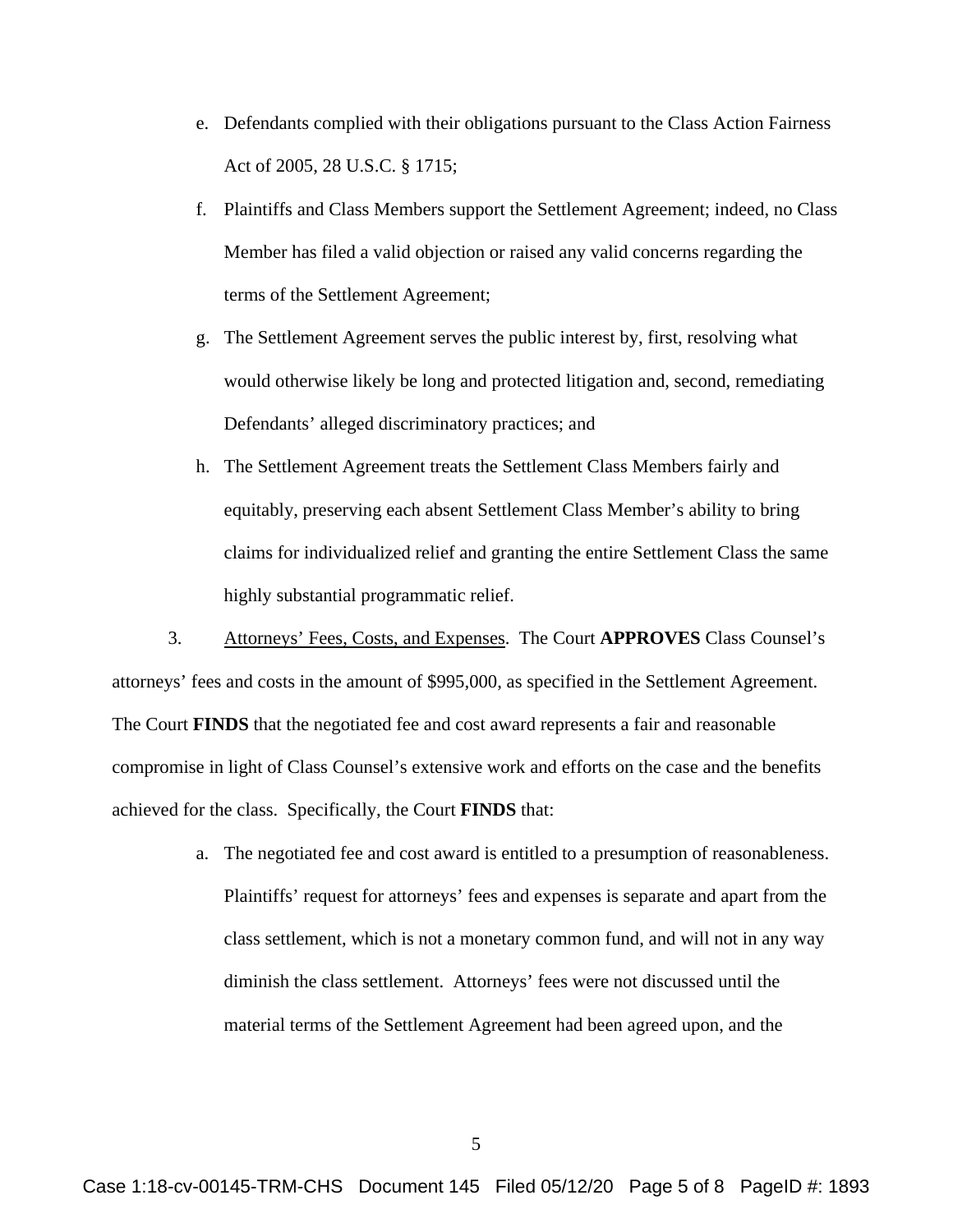negotiations took place at arm's length between sophisticated counsel and under the supervision of a well-respected mediator;

- b. Class Counsel rendered a substantial benefit to the Class by obtaining class-wide injunctive relief, including substantial changes to the policies and practices of Defendants that Plaintiffs specifically challenged as discriminatory in this action;
- c. Class Counsel should be compensated for bringing this inherently difficult and risky class action seeking to eradicate discrimination and vindicate legal protections;
- d. Class Counsel are entitled to a fee that reflects the degree of risk they assumed by accepting this matter on a wholly contingent-fee basis and working thousands of hours for which they risked not being compensated;
- e. The difficulties and complexities of this case were greater than those found in most employment-discrimination cases;
- f. Class Counsel are highly skilled and experienced in class employmentdiscrimination matters and have achieved a number of exceptional results on behalf of workers throughout the country over the last several years; and
- g. Class Counsel's fee and cost award is reasonable under the lodestar method of analysis. Class Counsel have invested \$2,080,134.75 worth of time in obtaining a fair, reasonable, and adequate settlement for the Class. The negotiated fee and cost award amounts to less than half of Class Counsel's lodestar, which is reasonable.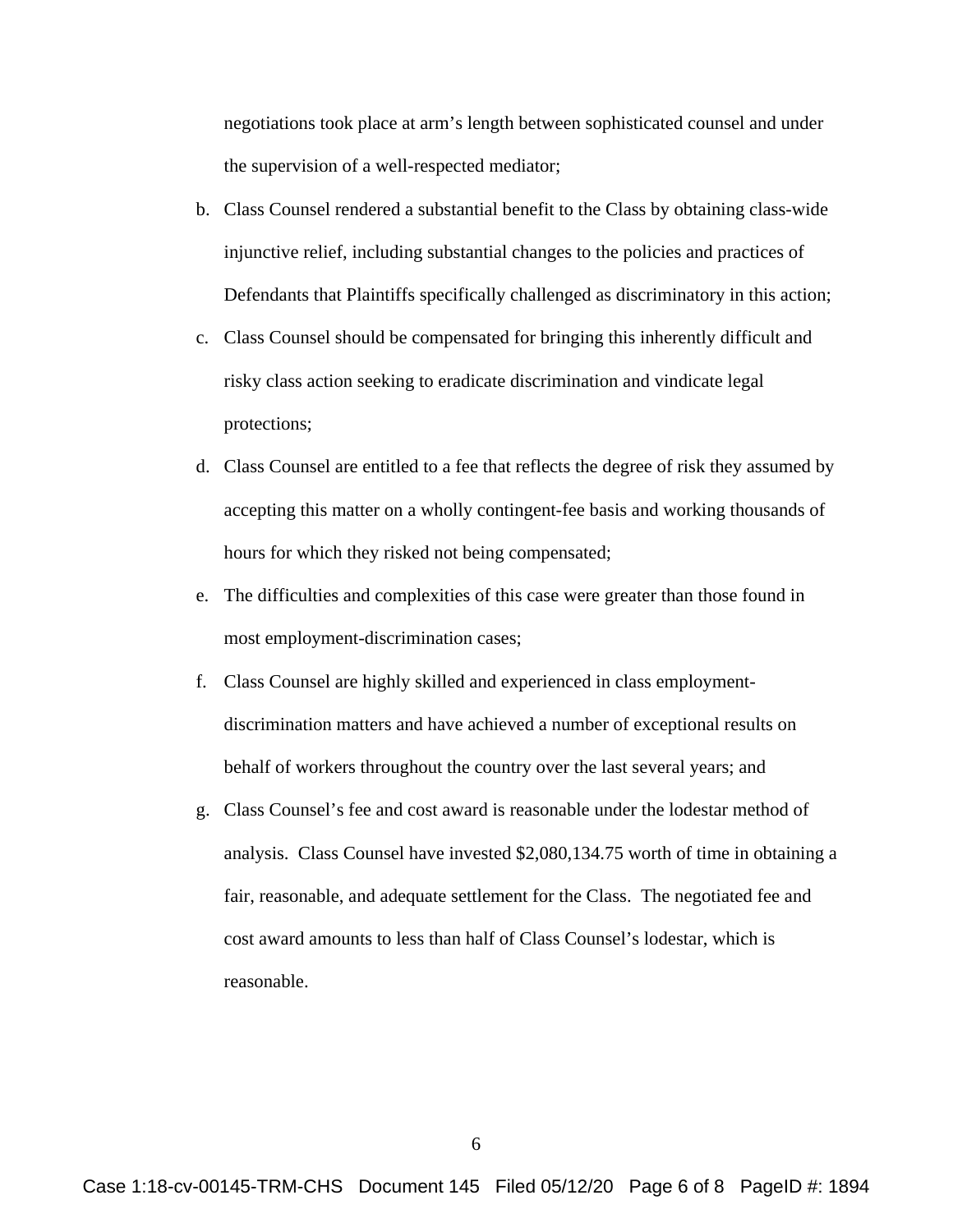4. Jurisdiction. The Court finds that it has jurisdiction over the subject matter of this action, the Settlement Class Representatives, the other Settlement Class Members, and Defendants.

5. Final Judgment and Dismissal with Prejudice. This class and collective action shall be **DISMISSED WITH PREJUDICE** and without costs, except as specified in the Settlement Agreement. By virtue of this Final Judgment, upon the Effective Date, all Class Members will be bound by the Settlement Agreement and permanently barred and enjoined from prosecuting any of the Released Claims against any of the Released Parties. Further, upon the Effective Date, the Rule 23(b)(2) Class Members shall be deemed to have, and by operation of this Final Judgment shall have, fully, finally, and forever released, relinquished, and discharged the Released Parties from any and all State Law Released Claims; and the ADEA Collective Action Members shall be deemed to have, by virtue of their Opt-in and Waiver and Release of ADEA Claims forms and by the operation of this Final Judgment shall have, fully, finally, and forever released, relinquished, and discharged the Released Parties from any and all ADEA Released Claims.

For the reasons set forth above, the Court **GRANTS** Plaintiffs' motion to approve the settlement and the agreed-upon attorneys' fees (Doc. 136) and **DENIES AS MOOT** all remaining pending motions (Docs. 110, 113, 115). This action is hereby **DISMISSED WITH PREJUDICE**. There being no further matters to resolve, the Clerk is **DIRECTED** to close the case.

#### **SO ORDERED.**

# **/s/** *Travis R. McDonough* **TRAVIS R. MCDONOUGH UNITED STATES DISTRICT JUDGE**